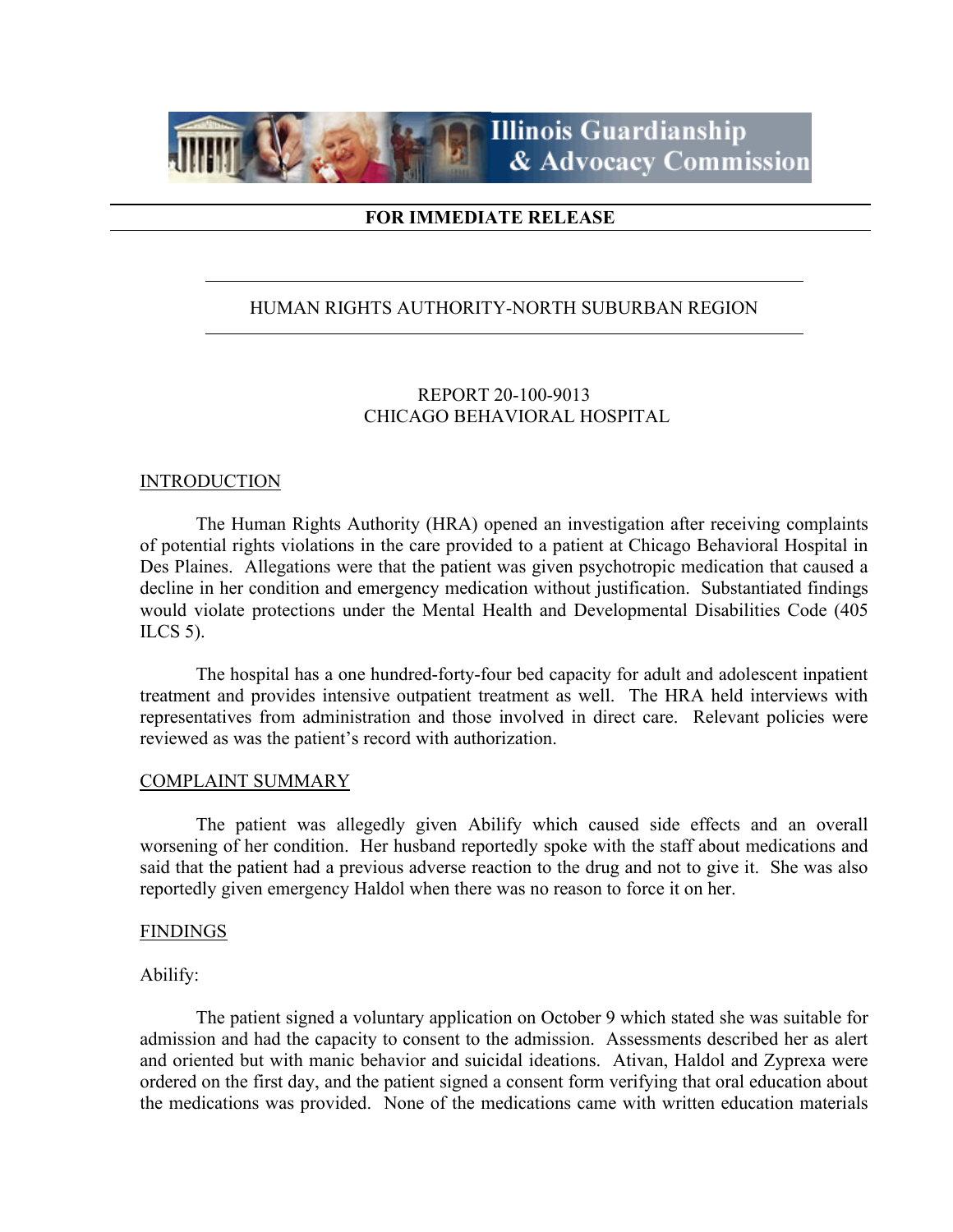or a physician's statement regarding the patient's decisional capacity. Abilify was offered and refused on October 13, and according to the physician's note the next day, the patient had an injection on the previous evening for inappropriate comments and behaviors towards staff and peers. He described her as hyperverbal, labile, anxious, agitated, preoccupied, disorganized and that she had racing thoughts, poor concentration and insight and made little progress toward treatment goals. He offered Abilify again, a long acting form, and this time the patient was agreeable. She signed a consent form that day and an oral explanation of the drug was provided but without printed materials or a statement from the physician about the patient's decisional capacity.

The physician's note from the  $15<sup>th</sup>$  referenced a call from the patient's family who said that she previously did not respond well to Abilify and that she appeared to be decompensating when they visited the night before. He told the family that the patient asked to take the medication and she reported no adverse effects or symptoms. He met with the patient and found her appearing tired, lethargic, isolative, she was rambling and hyperverbal with racing thoughts. Abilify was discontinued. According to a subsequent entry on the  $16<sup>th</sup>$ , the physician was informed of a medication error when the patient was given the Abilify dose after it was discontinued. The family was notified, and the patient was sent to the emergency department for medical evaluation. Nursing notes showed a second visit to the emergency department two days later after the patient complained of muscle stiffness; she returned from both visits without noted medical concerns. Another psychotropic medication was ordered in the meantime to which the patient consented following oral education. Again, no printed materials were shared with her and there was no physician's statement of her capacity to consent. She was discharged on October 19 with no additional documented medication-related issues.

The physician explained during our interviews that he covers all medication benefits, side effects and alternatives with patients as he proposes them. Nurses typically cover the information again and ask patients to sign consent forms, which was the case here. Printed drug materials are provided on request, and physicians do not enter decisional capacity statements in the records. Patients are presumed to have decisional capacity unless they present otherwise. The social worker/therapist recalled talking with the family on the  $15<sup>th</sup>$  about their worries over the patient's history with Abilify and then alerting the physician who in turn addressed it directly with them. The physician said he told the husband about how the patient asked for Abilify, that she was agreeable with it and did not raise concerns about adverse side effects. He discussed an alternative medication with the husband and the patient's mother, and both agreed with the option. He then met with the patient who was also agreeable, and Abilify was discontinued. Regarding the medication error, nursing staff and the physician assured the HRA that the patient was monitored closely. She was taken for evaluation and displayed no reactions to the medication. The physician said that in his medical opinion, in no way did the patient condition decline from the Abilify dose.

## **CONCLUSION**

Chicago Behavioral policy calls for informed consent when prescribing psychotropic medications for all patients regardless of admission status, via explanation of the drug's purpose, risks, benefits and alternatives, primarily by the physician but by a nurse when the physician is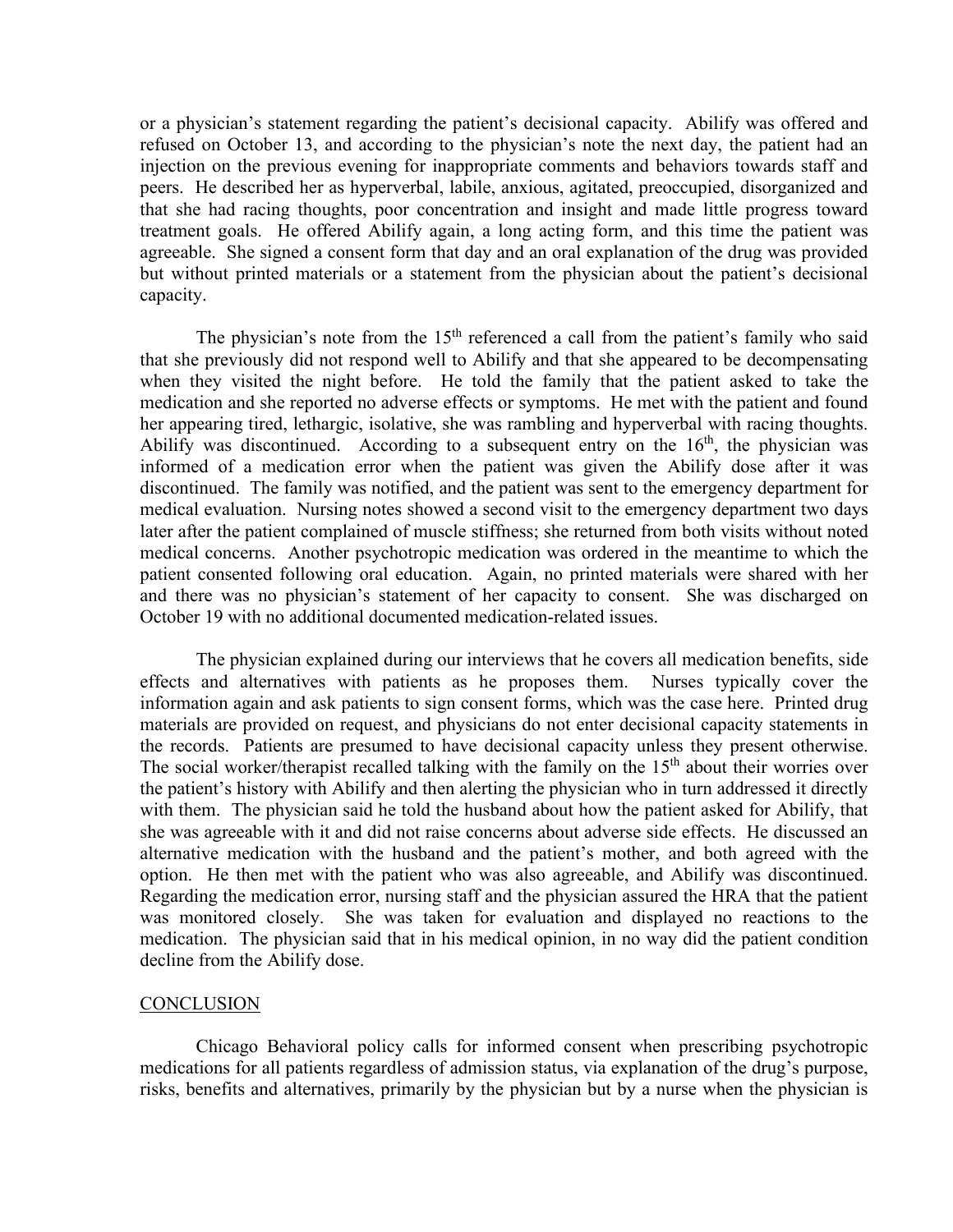unavailable. The physician in that case must confirm the explanation with the patient within two working days. Neither written drug materials nor decisional capacity are mentioned, however "legal capacity" is defined in the policy as an adult having no "adjudicated incompetence".

Under the Mental Health Code,

*If the services include the administration of electroconvulsive therapy or psychotropic medication, the physician or the physician's designee shall advise the recipient, in writing, of the side effects, risks, and benefits of the treatment, as well as alternatives to the proposed treatment, to the extent such advice is consistent with the recipient's ability to understand the information communicated. The physician shall determine and state in writing whether the recipient has the capacity to make a reasoned decision about the treatment. The physician or the physician's designee shall provide to the recipient's substitute decision maker, if any, the same written information that is required to be presented to the recipient in writing. If the recipient lacks the capacity to make a reasoned decision about the treatment, the treatment may be administered only (i) pursuant to the provisions of Section 2-107 or 2-107.1 or (ii) pursuant to a power of attorney for health care under the Powers of Attorney for Health Care Law or a declaration for mental health treatment under the Mental Health Treatment Preference Declaration Act.*  (405 ILCS 5/2-102a-5).

The primary issue is informed consent, the patient's right to choose her treatments in other words, which she did for Abilify per the documentation. But informed consent for psychotropics must be based on oral *and* written information and the patient's physiciandetermined capacity to decide, which was failed by Chicago Behavioral Hospital along with the medication error in this case. When the error was discovered and when the patient complained of stiffness, she was immediately evaluated by medical professionals who found no related effects, and the clinical symptoms the patient presented on the unit were the same before and after the Abilify dose according to all psychiatric evaluations. There is no evidence of a decline in her condition. A rights violation is substantiated in the failure to provide written Ability information and to determine the patient's decisional capacity.

## RECOMMENDATIONS

-Policy strays from Code requirements and must be revised to include written education materials and the physician's written capacity statements at the time psychotropics are proposed, not within two working days. (405 ILCS 5/2-102a-5).

-Physician and nursing staff must be trained on the Code's complete informed consent requirements and the revised policy.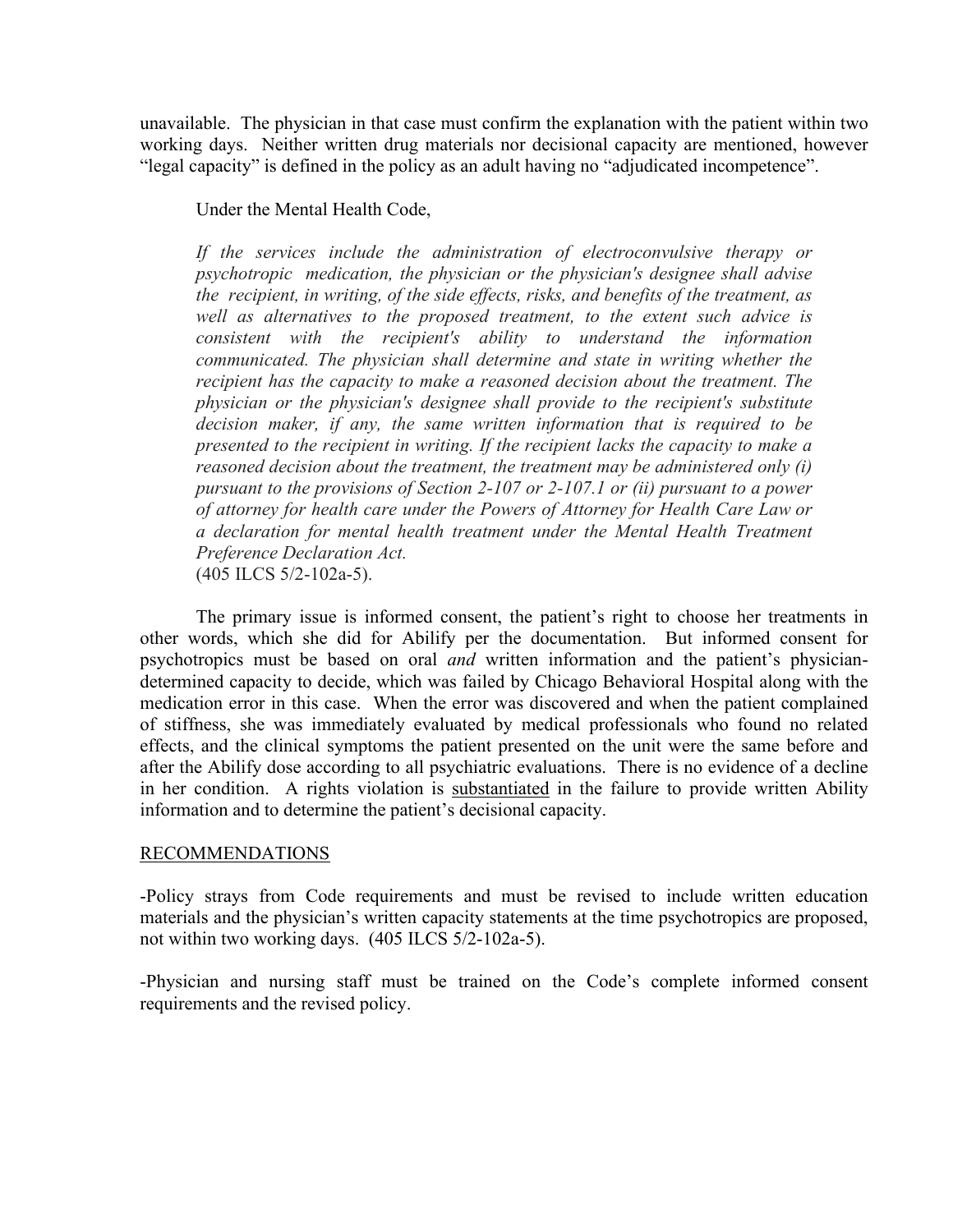#### **SUGGESTION**

-The informed consent policy identifies "legal capacity" as not having been adjudicated incompetent, implying that such patients are free to "manage their affairs", i.e., make treatment decisions. Competence is often thought of as a legal determination while capacity is a medical determination that can change with a person's condition. The Code only refers to capacity, regardless of legal status, and Chicago Behavioral is encouraged to revise the policy's language.

#### Emergency Haldol:

The record held several questionable incidents where the patient was given injections, and one was unclear if it was given willingly or forced. On her first day, October 9, Haldol and Ativan injections were given for anxiety and there were no further documented explanations. The physician's October 13 note referred to the patient getting an injection the previous evening for inappropriate behavior toward staff. Nursing notes from that evening state that the patient was yelling, screaming and was verbally aggressive but no indication of an injection, however a psychiatry note added that the patient was "highly agitated, making threats, got PRN (as needed)". There was no corresponding restriction notice. According to a PRN administration note on the 14<sup>th</sup>, the patient had an altercation with peers, used a lot of profanity and was belligerent. Her behavior continued to escalate despite attempts to redirect; she was offered by mouth medication, which she refused and was given an injection. There was no accompanying restriction notice. On the  $17<sup>th</sup>$  at 10:05 a.m. she was given a Haldol injection because "I need something to calm down." She was quoted later at 3:30 p.m. to say that the staff lied to her, that she asked for Invega and not Haldol. The note further stated that the social worker had called the patient's husband and he refused to allow the patient to have Invega. There was no accompanying restriction notice. At 5:30 p.m. on the  $17<sup>th</sup>$  she received Haldol and Benadryl injections for being physically and verbally aggressive. "Pt. loud, bizarre behavior, argumentative, pacing…verbally aggressive, 'you lied to me' repeatedly. Pt. escorted to her room, started to hit staff…[injection] given…." This incident carried a restriction notice that stated she was agitated and yelled at staff, "You lied to me"; she postured toward a nurse and threw objects at the staff. There was no indication of whether the patient had an emergency intervention preference and whether it was used. No one was to be notified of the restriction according to the notice. The patient's designated emergency treatment preference, if any, is not documented on her treatment plan.

The staff we interviewed were unable to explain why there was only one rights restriction notice completed. Regarding emergency interventions, the nursing director informed us that they use a crisis care plan sheet, separate from the treatment plan to list any designated emergency treatment preferences. He said that according to this patient's crisis plan, she preferred medications, time out and seclusion in that order.

#### **CONCLUSION**

The hospital's emergency medication policy states that adult patients have the right to refuse medication and if refused, it shall not be given unless necessary to prevent serious and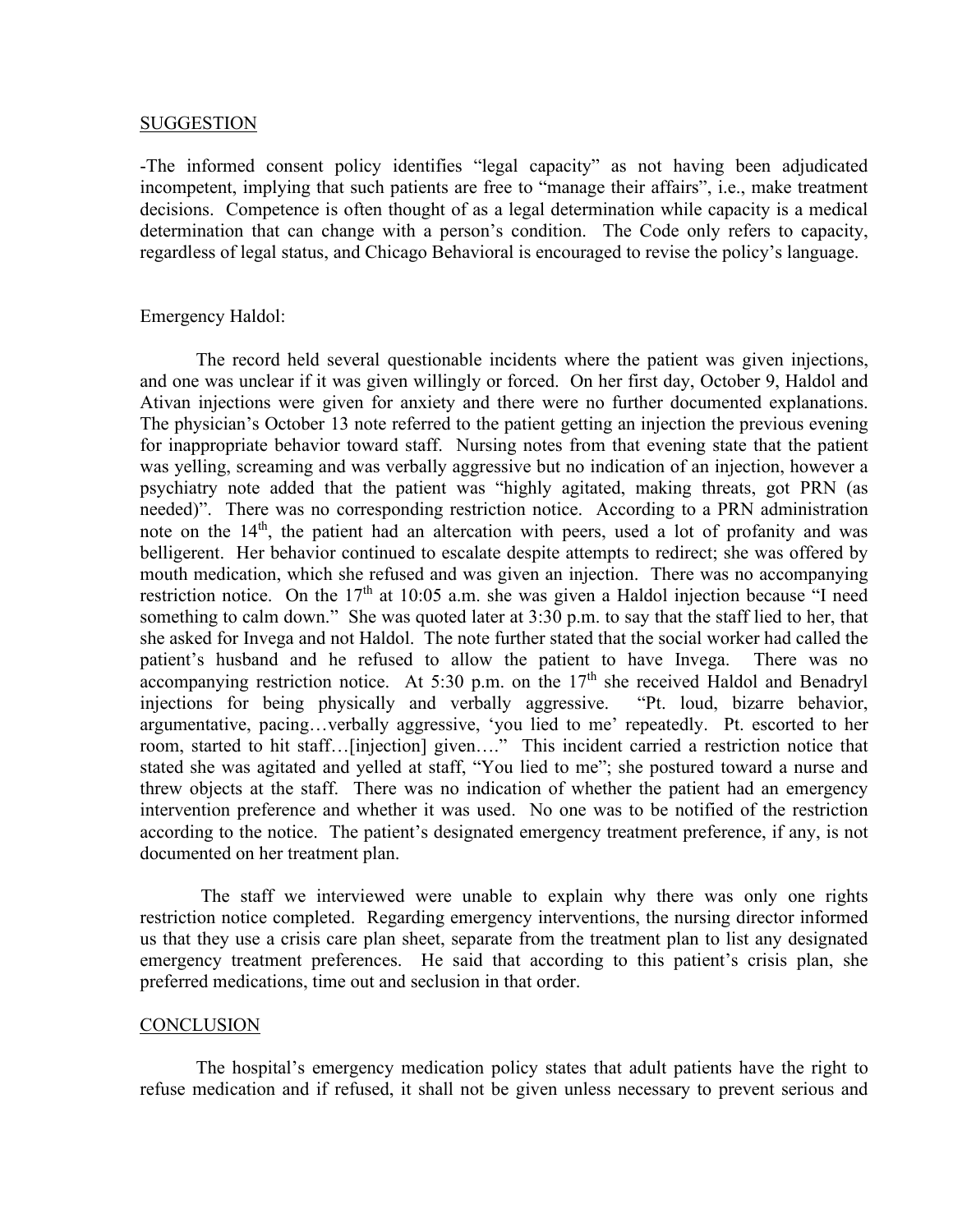imminent physical harm to themselves or others. A patient rights restrictions policy states that justification for any restriction will be reflected in the record. Neither require the completion of restriction notices.

The Mental Health Code states that patients and their substitute decision makers must be given opportunities to refuse medications. If refused, they shall not be given unless it is necessary to prevent serious and imminent physical harm and no less restrictive alternative is available. (405 ILCS 5/2-107). Whenever a right under Chapter II is restricted, including the right to refuse medications, a written notice of the restriction and the reasons therefor must be entered in the record and be provided to the patient and any person or agency he or she so designates. (405 ILCS 5/2-201).

The question is whether emergency injections were necessary under Code standards. Incidents on the  $12<sup>th</sup>$ ,  $14<sup>th</sup>$  and the first one on the  $17<sup>th</sup>$  were no doubt given without choice. Yelling, screaming, being verbally aggressive, agitated and threatening on the 12<sup>th</sup> without further explanation does not meet the need to prevent *serious and imminent physical harm* and there was no completed restriction notice to further justify. Likewise, on the  $14<sup>th</sup>$ : having an altercation with peers, using profanity, being belligerent and continuing to escalate without further supportive language and no restriction form. On the first incident of the  $17<sup>th</sup>$ , the documentation states that the patient asked for something to calm down and that she later found out she was given Haldol without her knowledge when she asked for Invega. She had no opportunity to refuse the Haldol. More concerning is the staffs' reliance on the husband's treatment directives about the Invega, refusing her to have it when he was not her substitute decision maker. That scenario likely caused the second incident later that evening. The complaint is a substantiated rights violation.

## RECOMMENDATIONS

-Require appropriate staff to only give emergency medications with supportive documentation to prevent serious and imminent physical harm when no less restrictive alternative is available. (405 ILCS 5/2-102a).

-Revise policy to include the completed restriction notices every time a right under Chapter II including the right to refuse medication is restricted.

-Physicians and nursing staff must be trained on the Code's right to refuse medication and notification requirements and the revised policy.

## SUGGESTION

-Ensure that all designated emergency intervention preferences are noted on respective treatment plans. (405 ILCS 5/2-200; 2-102a).